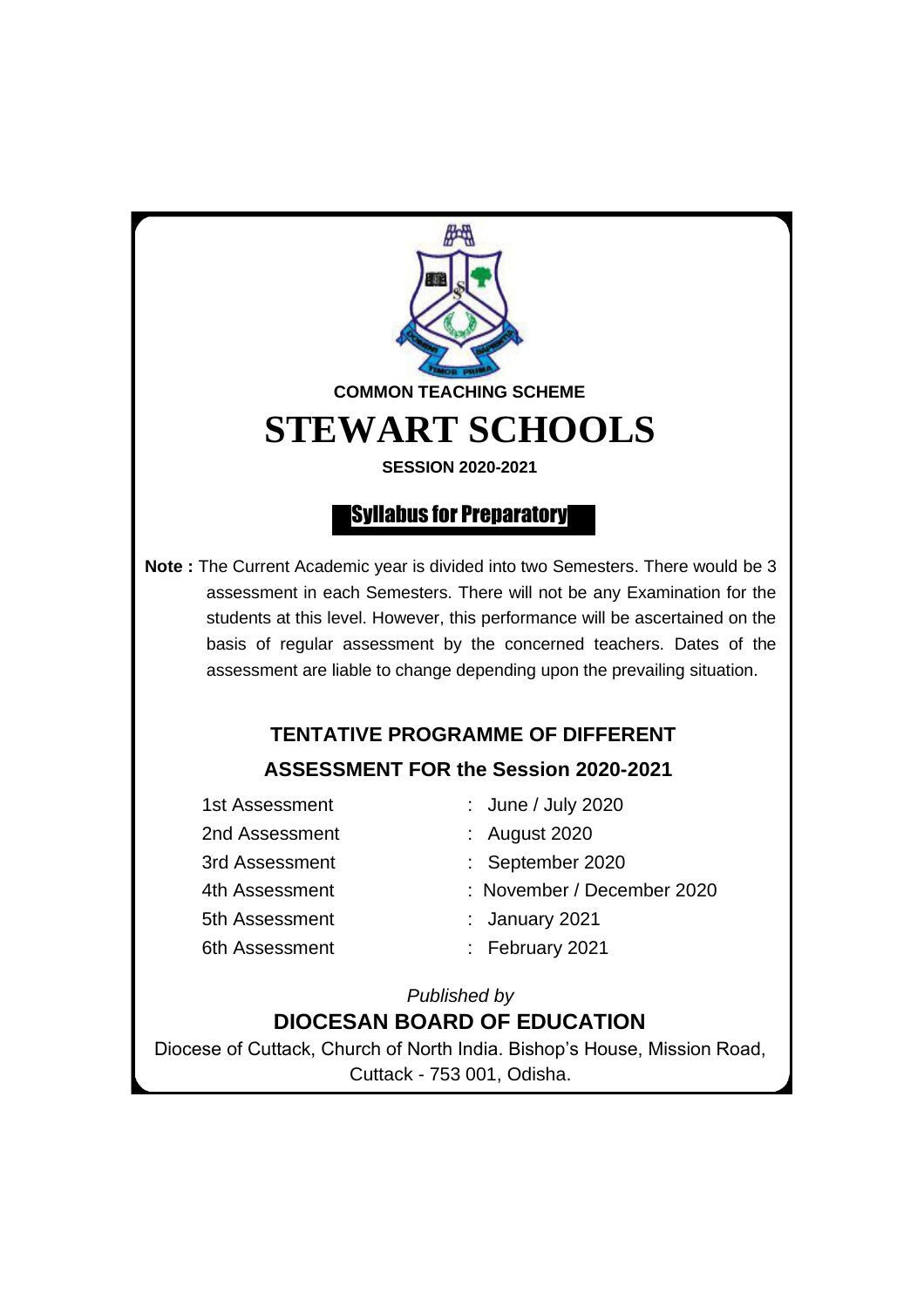*India is my Country and All Indians are my brothers and sisters. I love my Country and I am proud of its rich and varied heritage. I shall always strive to be worthy of it. I shall give my parents, teachers and all elders respect, And treat everyone with Courtesy To my Country and to my people. I pledge my devotion In their well-being and prosperity alone lies my happiness.*

*Pledge*

*- Jai Hind*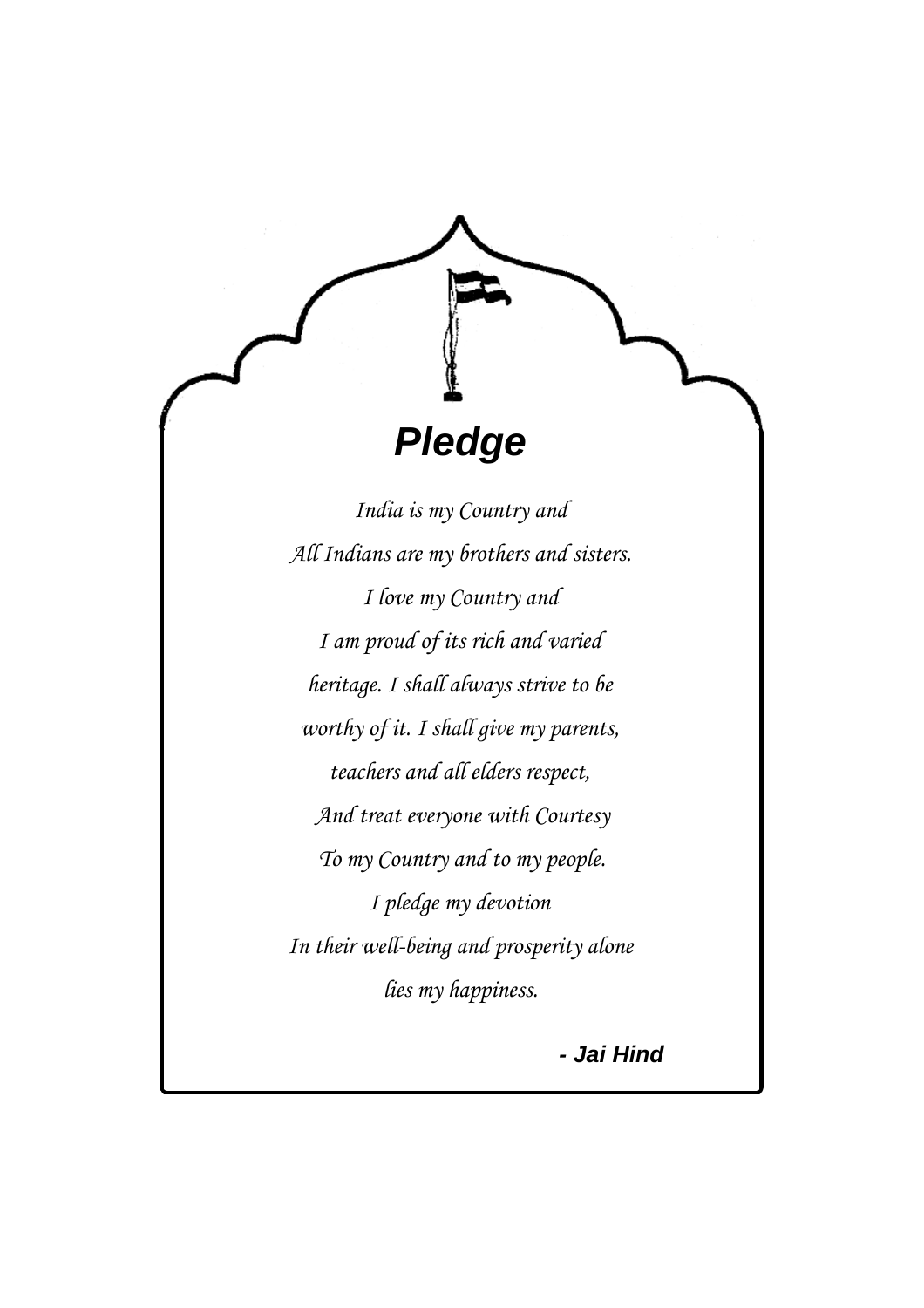# **PREPARATORY**

## **ORDER OF SUBJECTS**

| SL.NO. | <b>SUBJECTS</b>                | <b>PAGES</b> |
|--------|--------------------------------|--------------|
| 1.     | <b>ENGLISH</b>                 | 01           |
| 2.     | <b>CONVERSATION</b>            | 02           |
| 3.     | <b>READING</b>                 | 03           |
| 4.     | <b>STORYTELLING</b>            | 04           |
| 5.     | <b>RHYMES &amp; SONGS</b>      | 04           |
| 6.     | <b>ENVIRONMENTALSTUDIES</b>    | 05           |
| 7.     | <b>MATHEMATICS</b>             | 06           |
| 8.     | <b>ART &amp; CRAFTACTIVITY</b> | 08           |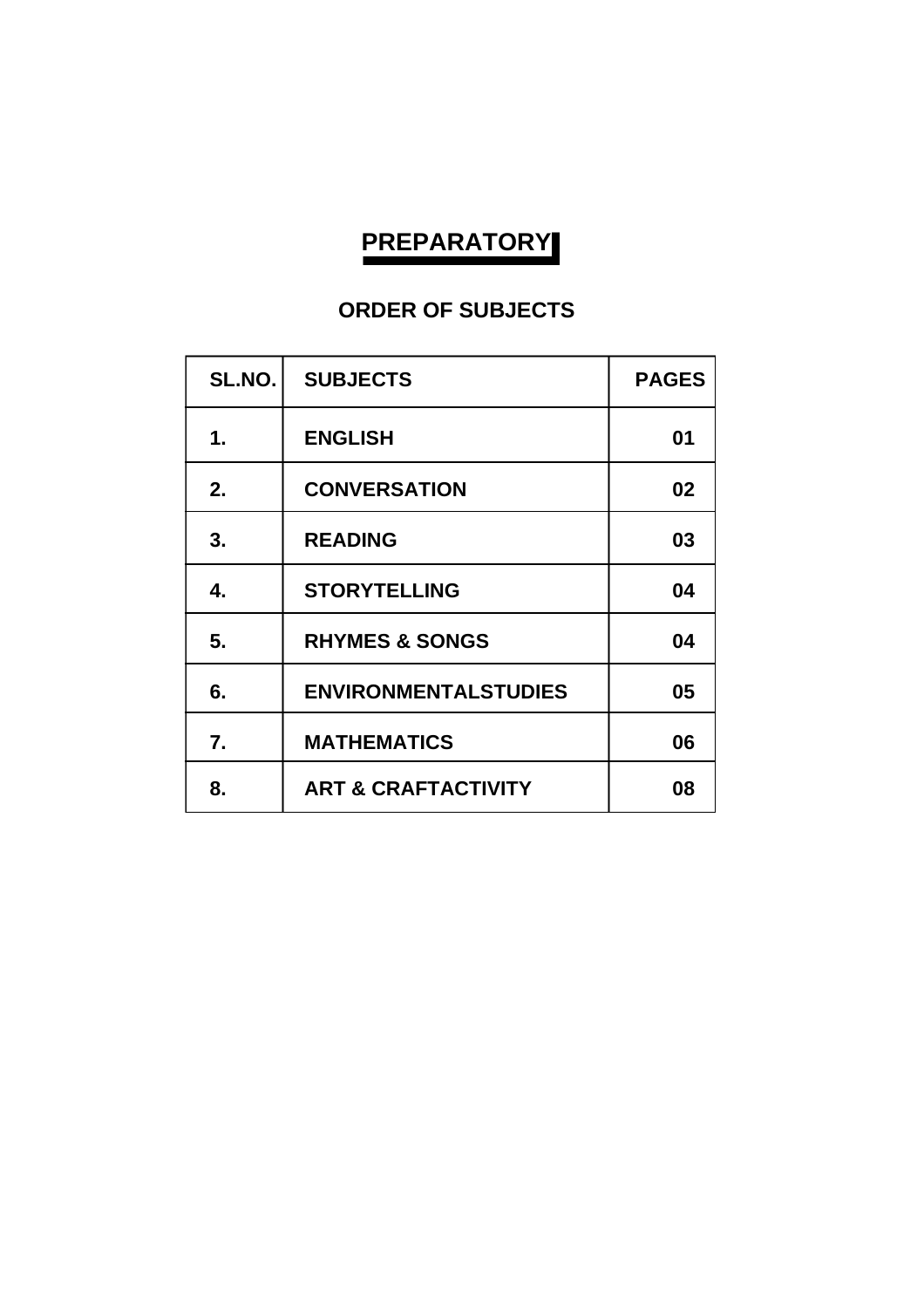| SCHEME OF LESSONS FOR THE SESSION - 2020-202 |                                                                   |  |  |  |
|----------------------------------------------|-------------------------------------------------------------------|--|--|--|
|                                              | <b>SYLLABUS - PREPARATORY</b><br><b>SESSION - 2020-21</b>         |  |  |  |
|                                              | <b>ENGLISH</b>                                                    |  |  |  |
| I)<br><b>Publisher</b>                       | Prescribed Book - New Horizon Today<br><b>MacMillan Education</b> |  |  |  |
| <b>MONTHS</b>                                | <b>FIRST TERM</b>                                                 |  |  |  |
| <b>April</b>                                 | 01. Name the Pictures                                             |  |  |  |
| to                                           | 02. One and Many                                                  |  |  |  |
| July                                         | 03. Pairs                                                         |  |  |  |
|                                              | 04. Opposites                                                     |  |  |  |
|                                              | 05. Action Words                                                  |  |  |  |
| <b>August</b>                                | 06. What is This / That                                           |  |  |  |
| to                                           | 07. Use of Yes / No with It is                                    |  |  |  |
| <b>September</b>                             | 08. Use of on, in, under, near                                    |  |  |  |
|                                              | 09. Colours                                                       |  |  |  |
|                                              | 10. Five lines on 'Myself'                                        |  |  |  |
|                                              | <b>SECOND TERM</b>                                                |  |  |  |
| <b>October</b>                               | 01. Rhyming Words                                                 |  |  |  |
| to                                           | 02. What are These / Those                                        |  |  |  |
| <b>December</b>                              | 03.<br>Days of the Week                                           |  |  |  |
|                                              | <b>Make New Words</b><br>04.                                      |  |  |  |
|                                              | 05.<br>Five lines on 'My Pet'                                     |  |  |  |
| <b>January</b>                               | Months of the Year<br>06.                                         |  |  |  |
| &                                            | 07. Make Sentences                                                |  |  |  |
| <b>February</b>                              | 08. Five Lines on 'My Classroom' 09.                              |  |  |  |
|                                              | Answer the following Questions                                    |  |  |  |
|                                              |                                                                   |  |  |  |
|                                              |                                                                   |  |  |  |
|                                              | Syllabus for Preparatory (2020-21)<br>1                           |  |  |  |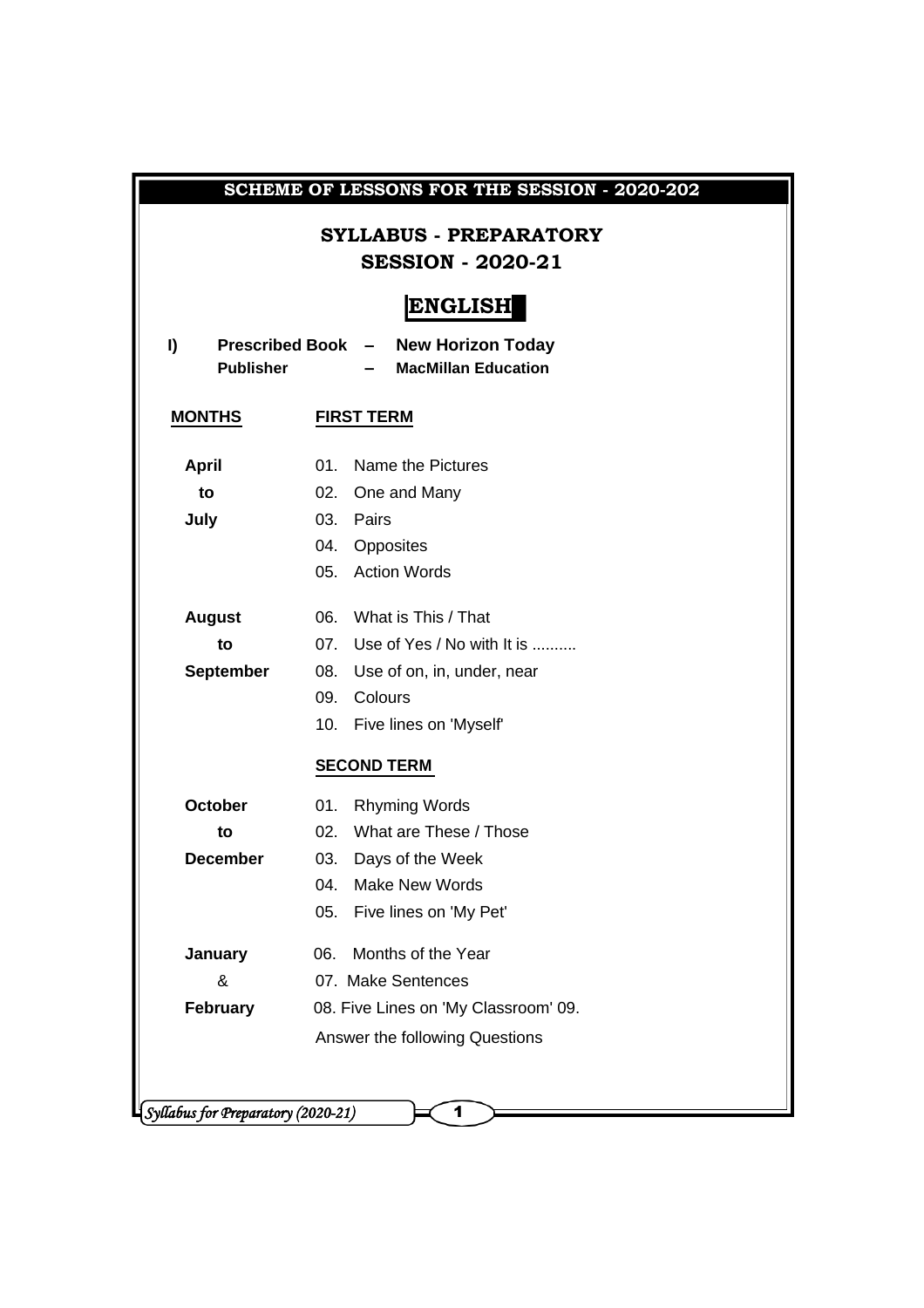|    |                                          |                     | SCHEME OF LESSONS FOR THE SESSION - 2020-2021                   |
|----|------------------------------------------|---------------------|-----------------------------------------------------------------|
|    |                                          | <b>CONVERSATION</b> |                                                                 |
|    |                                          |                     |                                                                 |
| A) | <b>FIRST TERM (April to September)</b>   |                     |                                                                 |
|    | <b>TOPIC</b>                             |                     | <b>ACTIVITY</b>                                                 |
| 1. | Meet me                                  |                     | 1. Introduction of herself / himself                            |
| 2. | Parts of the boty                        |                     | 2. Personal cleanliness<br>(Joy of Rhymes P-63)                 |
| 3. | My Home                                  |                     | 3. Cleanliness of the home<br>(Joy of Rhymes P - 64)            |
| 4. | My Family                                |                     | 4. Pasting Pictures of the family members<br>in the scrape book |
| 5. | <b>Pet Animals</b>                       |                     | 5. Child will say five lines about their pet<br>animals.        |
| 6. | <b>Farm Animals Birds</b>                |                     | 6. Visit to Maritime Museum.<br>Handmade Animal mask.           |
| 7. | <b>Flowers</b>                           |                     | 7. Nature Walk                                                  |
| 8. | <b>Fruits</b>                            |                     | 8. Celebration of Fruit week                                    |
| 9. | People who help us                       |                     | <b>9.</b> Good Manners                                          |
|    |                                          |                     | (Joy of Rhymes P - 65)                                          |
|    |                                          |                     | Making Thank you Cards and going to<br>the people who help us.  |
| B) | <b>SECOND TERM (October to February)</b> |                     |                                                                 |
| 1. | What we Eat and drink                    | 1.                  | Healthy food week                                               |
| 2. | <b>Outdoor Play</b>                      |                     |                                                                 |
| 3. | Means of transport                       |                     | 3. Learn the song Traffic lights<br>(The blue planet)           |
| 4. | Festivals                                | 4.                  | Christmas Celebration. Making cards on<br><b>Diwali</b>         |
| 5. | Action words                             | 5.                  | Make simple sentences using Action<br>word and opposites        |
| 6. | Colours                                  | 6.                  | Observing colour week                                           |
| 7. | Weather                                  | 7.                  | Speak five lines about any weather                              |
|    |                                          |                     |                                                                 |
|    |                                          |                     |                                                                 |
|    |                                          | $\mathbf{2}$        | Syllabus for Preparatory (2020-21)                              |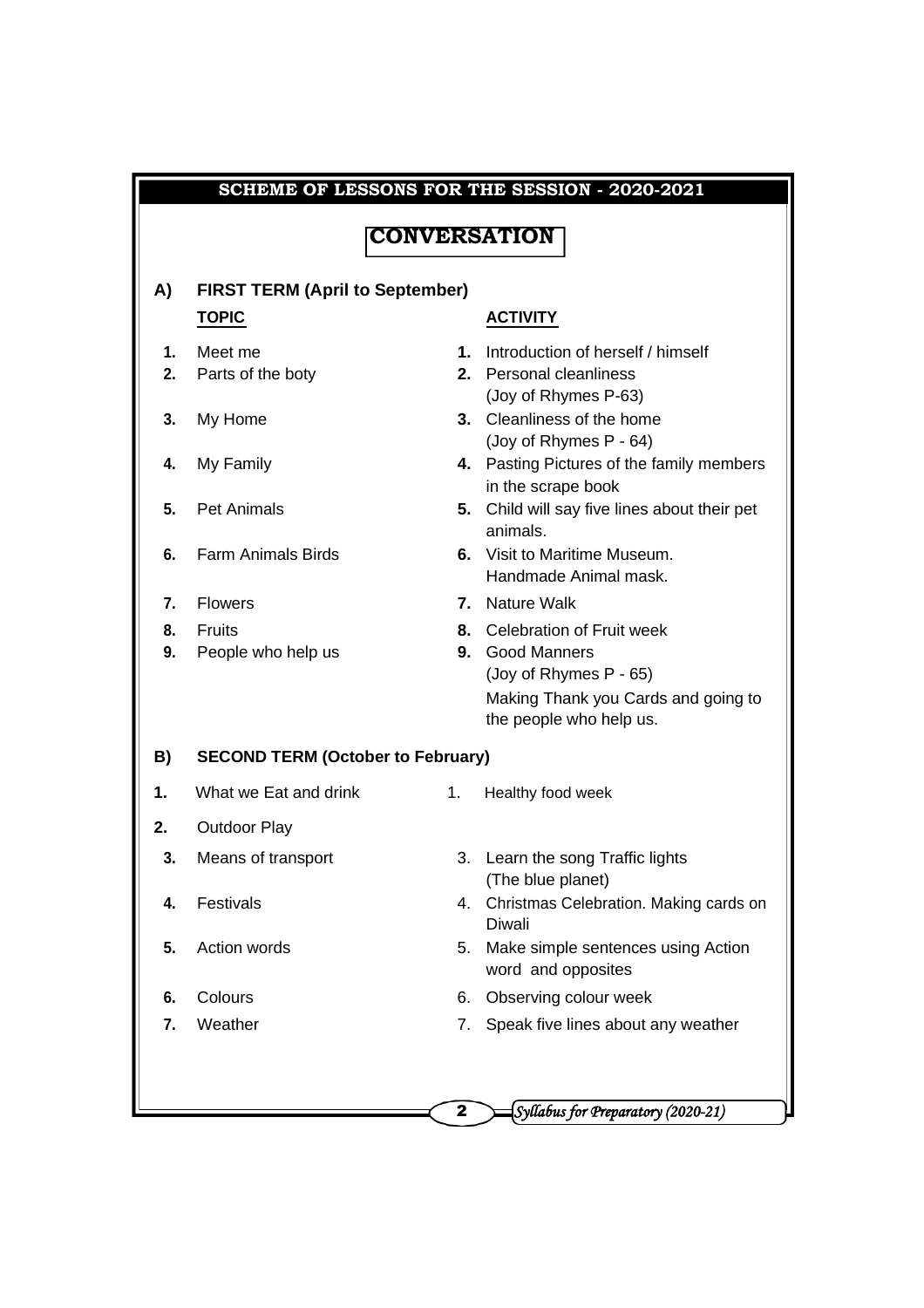|                                    | SCHEME OF LESSONS FOR THE SESSION - 2020-2021                                                |
|------------------------------------|----------------------------------------------------------------------------------------------|
|                                    | <b>READING</b>                                                                               |
| <b>Publisher</b>                   | Prescribed Book - The Beacon Readers Book: Part 1 & Part 2<br><b>Oxford University Press</b> |
|                                    | <b>AT HOME</b>                                                                               |
| <b>Months</b>                      | Lesson / Topic (Aural / Oral / Written)                                                      |
| <b>April</b>                       | You will See us, Mother, Baby, Kitty, Rover, John.                                           |
| June                               | SAM, The Ball, Phonic Group Table                                                            |
| July &                             | Ruth Father, The Apple Trees, Rovers Tub,                                                    |
| <b>August</b>                      | The Picnic, The Rag Man, Phonic Group Tables                                                 |
| <b>September</b>                   | <b>Revision and Assessment (April - August)</b>                                              |
|                                    | <b>AT PLAY</b>                                                                               |
| <b>Months</b>                      | Lesson / Topic (Aural / Oral / Written)                                                      |
| <b>October</b>                     | Sight Words Already Learnt.                                                                  |
|                                    | You will like us                                                                             |
|                                    | <b>ILL IN BED</b>                                                                            |
| <b>November</b>                    | My Dog Buff                                                                                  |
|                                    | A Ride for Baby                                                                              |
|                                    | A Game with Rover                                                                            |
|                                    | Rover Run - Away                                                                             |
|                                    | We Play a Game                                                                               |
| <b>December</b>                    | Something for Us                                                                             |
|                                    | School - Time<br>The Little Red Hen                                                          |
|                                    |                                                                                              |
| January                            | Going for a Swim<br>Miss Mouse and Mrs Rat                                                   |
|                                    | <b>Phonic Group Tables</b>                                                                   |
| <b>February</b>                    | <b>Revision and Assessment</b>                                                               |
| <b>March</b>                       | (October to January)                                                                         |
|                                    |                                                                                              |
|                                    |                                                                                              |
|                                    |                                                                                              |
| Syllabus for Preparatory (2020-21) | 3                                                                                            |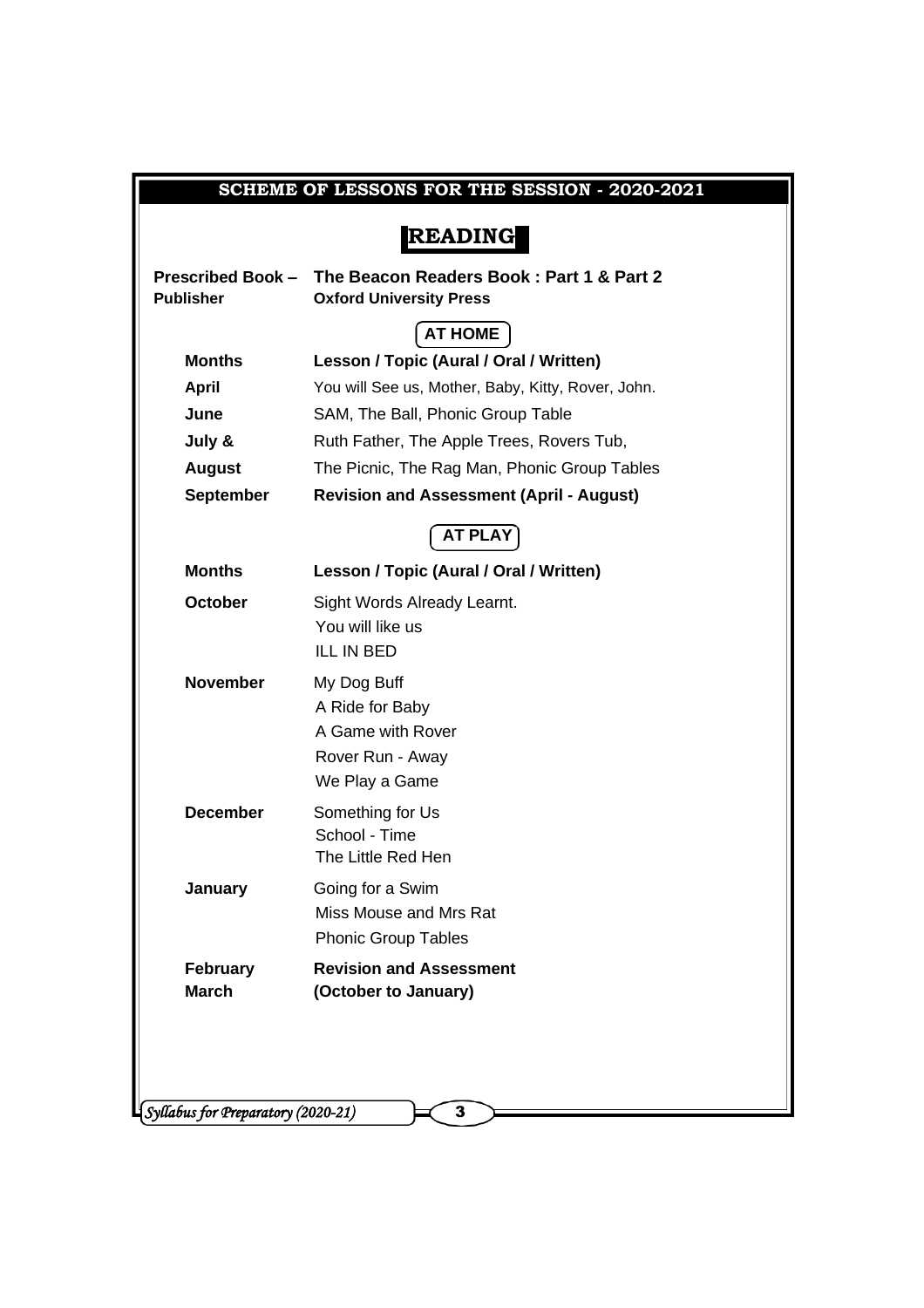| SCHEME OF LESSONS FOR THE SESSION - 2020-2021 |                                                                                            |  |  |  |
|-----------------------------------------------|--------------------------------------------------------------------------------------------|--|--|--|
|                                               | <b>STORY TELLING</b>                                                                       |  |  |  |
| A)                                            | <b>FIRST TERM</b>                                                                          |  |  |  |
| 1.                                            | The Lion and the Mouse (Joy of Rhymes P-71)                                                |  |  |  |
| 2.                                            | The Greedy Dog. (Joy of Rhymes P-71)                                                       |  |  |  |
| 3.                                            | Monkey and the Cap Seller                                                                  |  |  |  |
| B)                                            | <b>SECOND TERM</b>                                                                         |  |  |  |
| 1.                                            | Foolish Monkey                                                                             |  |  |  |
| 2.                                            | The Fox and the Grapes. (Joy of Rhymes P-72)                                               |  |  |  |
| 3.                                            | Thirsty Crow (Joy of Rhymes P-72))                                                         |  |  |  |
|                                               | <b>RHYMES</b>                                                                              |  |  |  |
|                                               | Prescribed Book - Joy of Rhymes<br><b>Publisher</b><br><b>Liora Educational Publishers</b> |  |  |  |
| A)                                            | <b>FIRST TERM</b>                                                                          |  |  |  |
| 1.                                            | See Saw                                                                                    |  |  |  |
| 2.                                            | A Wise Old Owl                                                                             |  |  |  |
| 3.                                            | London Bridge                                                                              |  |  |  |
| 4.                                            | <b>Peter Peter</b>                                                                         |  |  |  |
| 5.                                            | Dip Dip                                                                                    |  |  |  |
| 6.                                            | <b>Engine Engine</b>                                                                       |  |  |  |
| 7.                                            | A Little Jack Horner                                                                       |  |  |  |
| 8.                                            | <b>Little Miss Muffet</b>                                                                  |  |  |  |
| 9.                                            | Here am I                                                                                  |  |  |  |
| 10.                                           | <b>Bye Baby Bunting</b>                                                                    |  |  |  |
|                                               | Syllabus for Preparatory (2020-21)<br>4                                                    |  |  |  |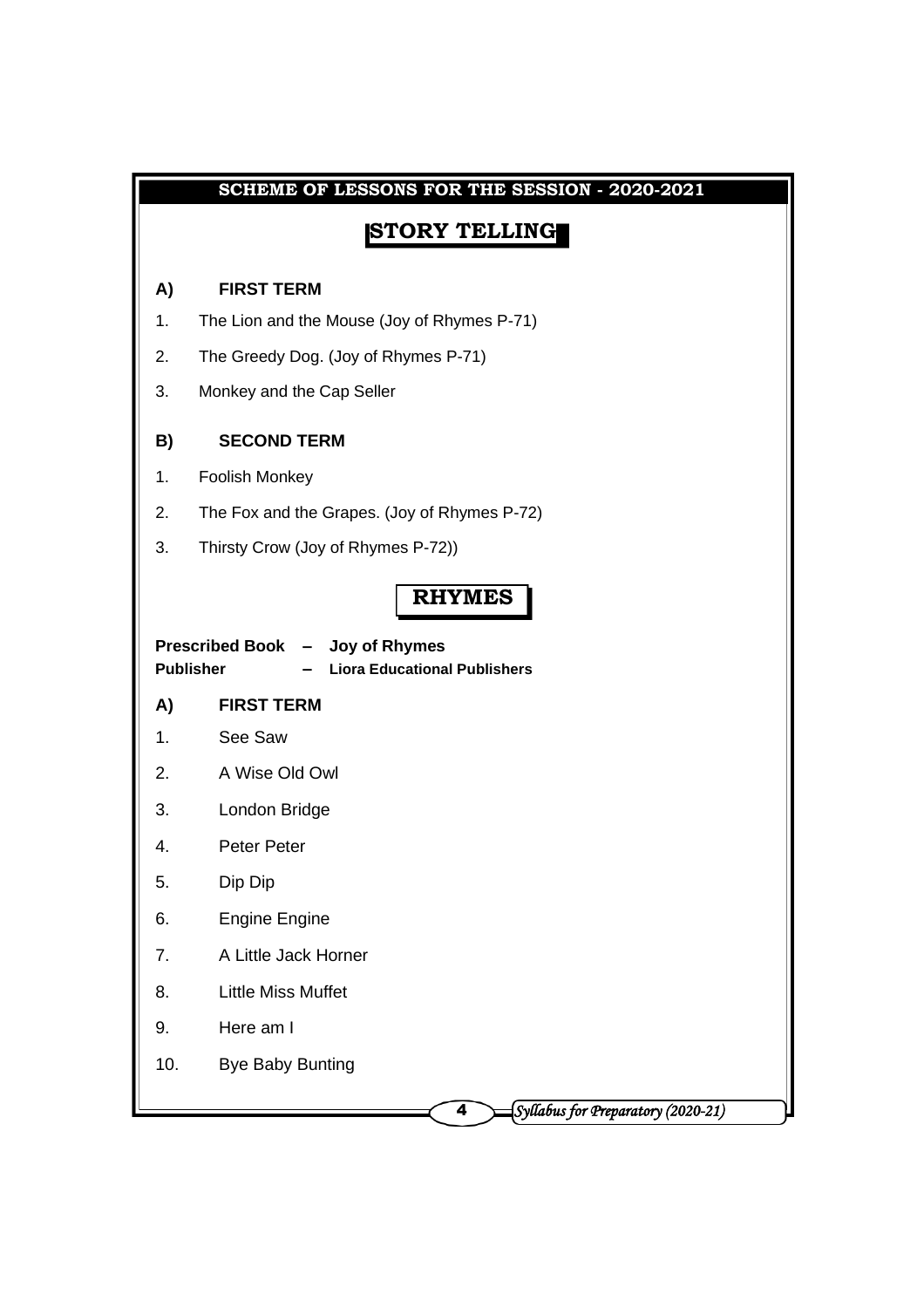#### **SCHEME OF LESSONS FOR THE SESSION - 2020-2021**

#### **B) SECOND TERM**

- 1. Roses are Red
- 2. Stop and Go
- 3. Thank You God
- 4. Three Blind Mice
- 5. Wee Willie Winkie
- 6. Tickle Your Tum
- 7. Polly put the Kettle on
- 8. An Old Woman
- 9. Little Girl, Little Girl
- 10. Good Night

### **ENVIRONMENTAL STUDIES**

**Prescribed Book – The Blue Planet (EVS) Introductory) Publisher**

### **A) FIRST TERM**

- 1. My Self
- 2. My family
- 3. Our body
- 4. Our senses
- 5. Have Sweet Home
- 6. Our Food
- 7. Clothes
- 8. Things to keep us clean
- 9. Good Habits
- 10. Good Manners
- 11. Safety Rules
- 12. Traffic Lights
- 13. Neighbourhood services
- 14. Our Helpers
- 15. My School
- 16. In the Classroom
- 17. Places of Worship
- 18. Festivals

*Syllabus for Preparatory (2020-21)* 5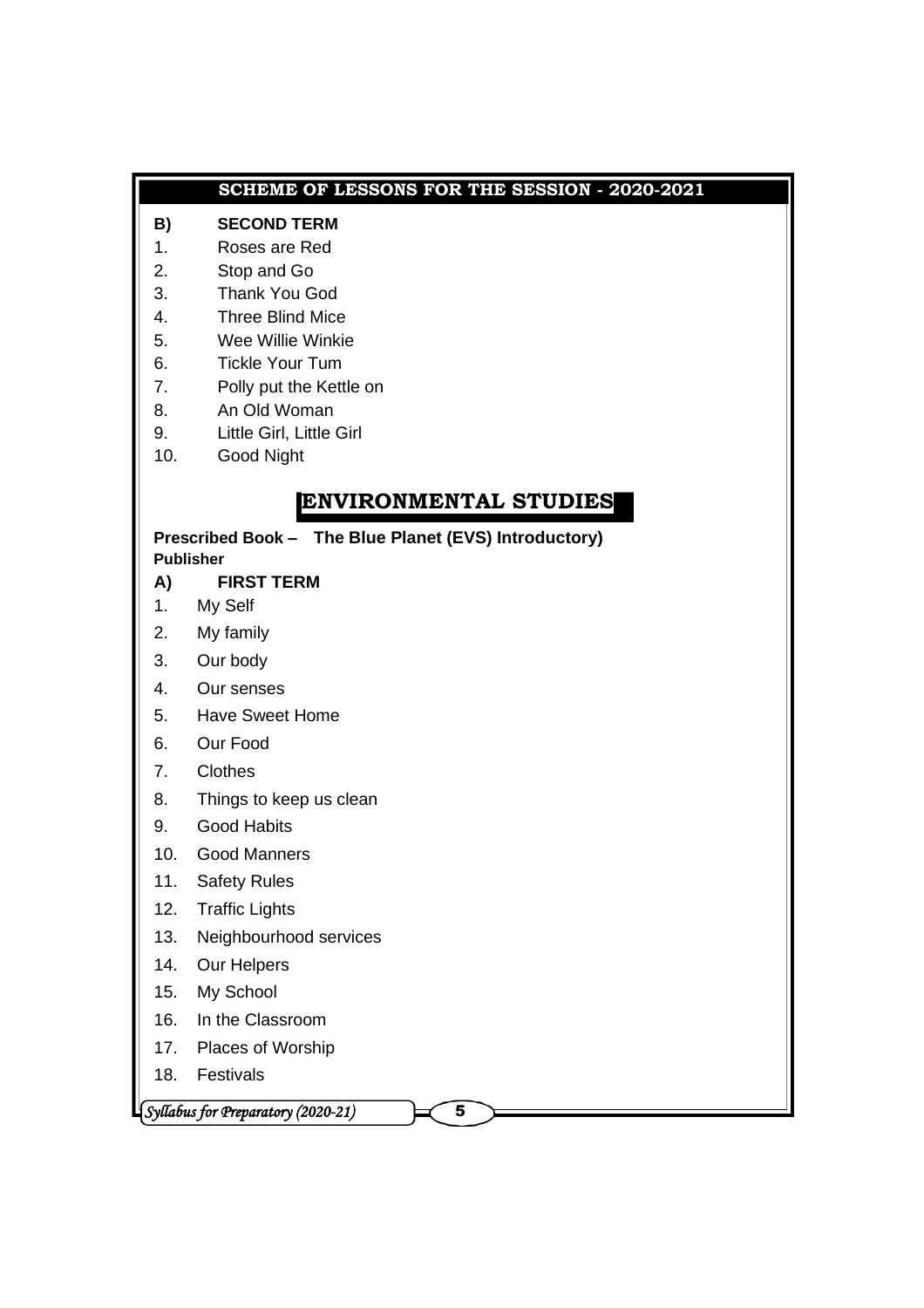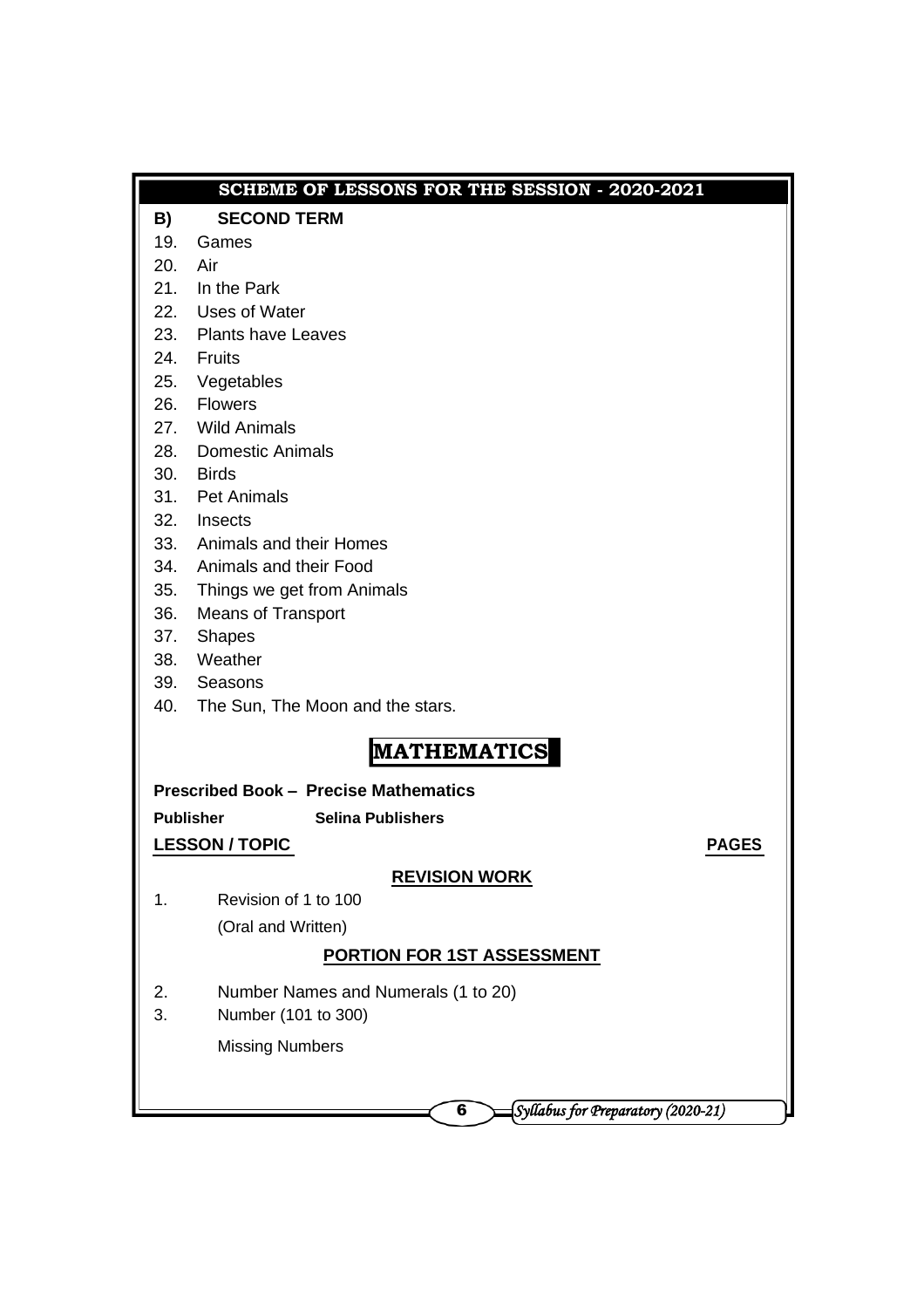|     | SCHEME OF LESSONS FOR THE SESSION - 2020-2021                    |  |
|-----|------------------------------------------------------------------|--|
| 4.  | Addition - Double Digit                                          |  |
|     | Table - 2<br>57-64                                               |  |
|     | <b>PORTION FOR 1ST TERMINAL EXAMINATION</b>                      |  |
| 5.  | Number Names and Numerals (21 to 50)                             |  |
| 6.  | Subtraction - Single digit                                       |  |
| 7.  | Table - 3                                                        |  |
| 8.  | Greater Than (>) Less Than (<)                                   |  |
| 9.  | Equal / Not Equal to $(=, 1)$                                    |  |
| 10. | Before, After Between (101 - 150)                                |  |
| 11. | Shapes - Circle, Square, Cube, Cone                              |  |
|     | (Portion of 1st Assessment will also be included)                |  |
|     | <b>2ND TERM</b>                                                  |  |
|     | <b>PORTION FOR 4TH ASSESSMENT</b>                                |  |
|     | <b>LESSON / TOPIC</b>                                            |  |
| 1.  | Number Names and Numerals (51 to 80)                             |  |
| 2.  | Numbers (301 to 500) (Missing Numbers)                           |  |
| 3.  | Table - 4                                                        |  |
| 4.  | Skip Counting in 2's                                             |  |
|     | <b>PORTION FOR ANNUAL EXAMINATION</b>                            |  |
| 5.  | Number Names and Numerals (81 to 100)                            |  |
| 6.  | Addition - Three digit                                           |  |
| 7.  | Subtraction - Double digit                                       |  |
| 8.  | Table - 5                                                        |  |
| 9.  | Skp Counting - in 3, 5                                           |  |
| 10. | Shapes - Rectangle, Triangle, Cylinder, Oval, Exercise of Shapes |  |
| 11. | After Before, Between (151 - 200)                                |  |
| 12. | Tables - Dodging (2, 3, 4, 5)                                    |  |
|     | (4th Assessment will also be included)                           |  |
|     | Syllabus for Preparatory (2020-21)                               |  |
|     | 7                                                                |  |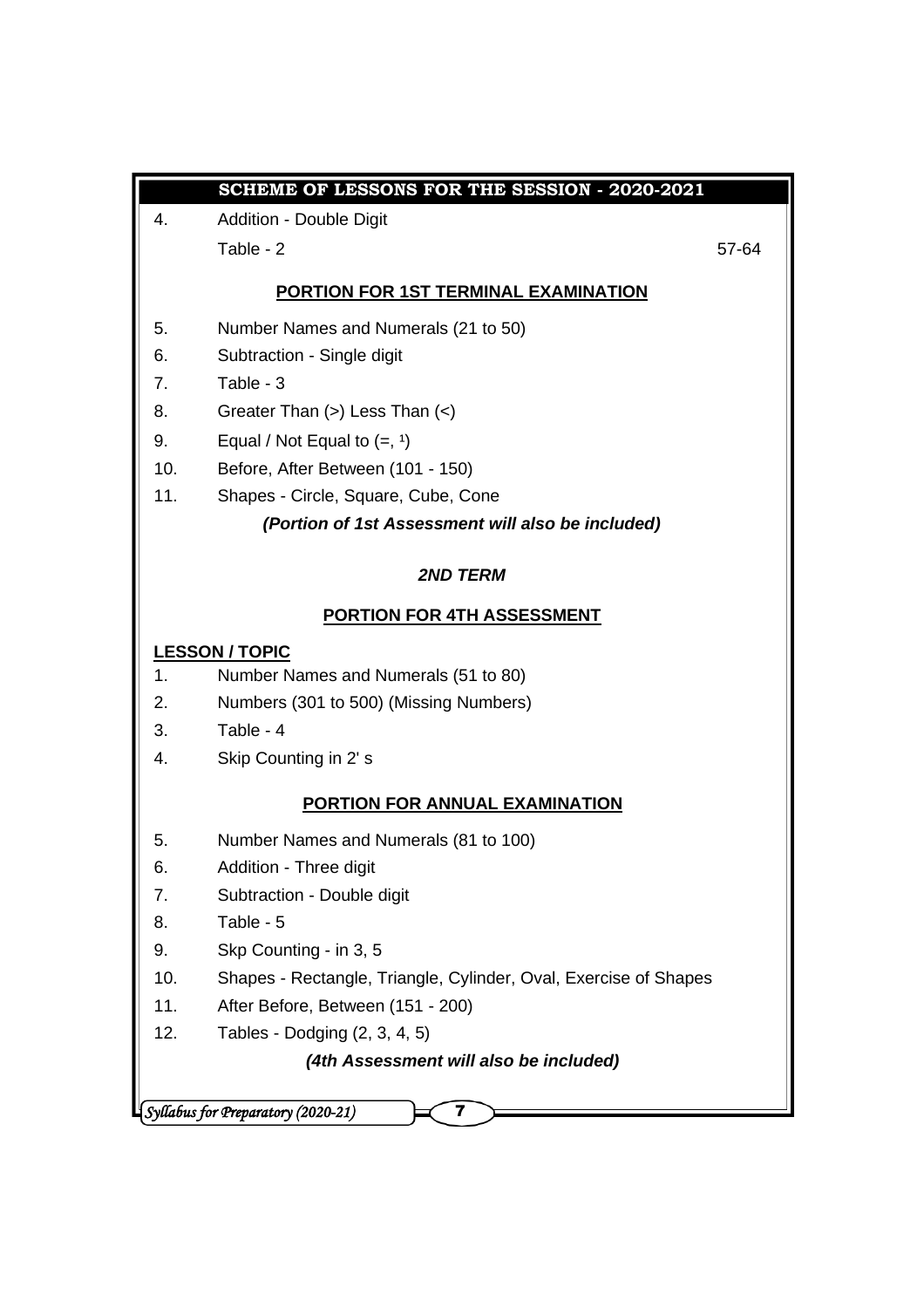|                 |     | SCHEME OF LESSONS FOR THE SESSION - 2020-2021       |
|-----------------|-----|-----------------------------------------------------|
|                 |     | <b>ART &amp; CRAFT ACTIVITY</b>                     |
|                 |     | <b>Teaching Learnings Materials (Teachers Work)</b> |
| <b>Months</b>   |     | <b>Lesson / Topic</b>                               |
| <b>April</b>    | 1.  | Know About your Colours                             |
|                 | 2.  | Let's Start with Colours                            |
|                 | 3.  | Square, Kite, Triangle                              |
| June            | 4.  | <b>Sailing Boat</b>                                 |
| &               |     | 5. Circle                                           |
| July            | 6.  | Hut                                                 |
| <b>August</b>   | 7.  | <b>National Flag</b>                                |
|                 | 8.  | Let us Do something New                             |
|                 | 9.  | <b>Fruits</b>                                       |
|                 | 10. | Animals                                             |
|                 | 11. | <b>Birds</b>                                        |
| September       | 12. | <b>Study Time</b>                                   |
|                 | 13. | Umbrella                                            |
|                 | 14. | Elephant                                            |
|                 | 15. | Swimming Fish                                       |
| October         | 16. | Thumb Impression                                    |
| &               |     | 17. Chinki in Trouble                               |
| <b>November</b> | 18. | <b>Pluck and Paste</b>                              |
|                 | 19. | A Puppy Face                                        |
|                 | 20. | A Face on Your Hand                                 |
|                 | 21. | He is Togope                                        |
|                 |     |                                                     |
|                 |     | Syllabus for Preparatory (2020-21)<br>8             |